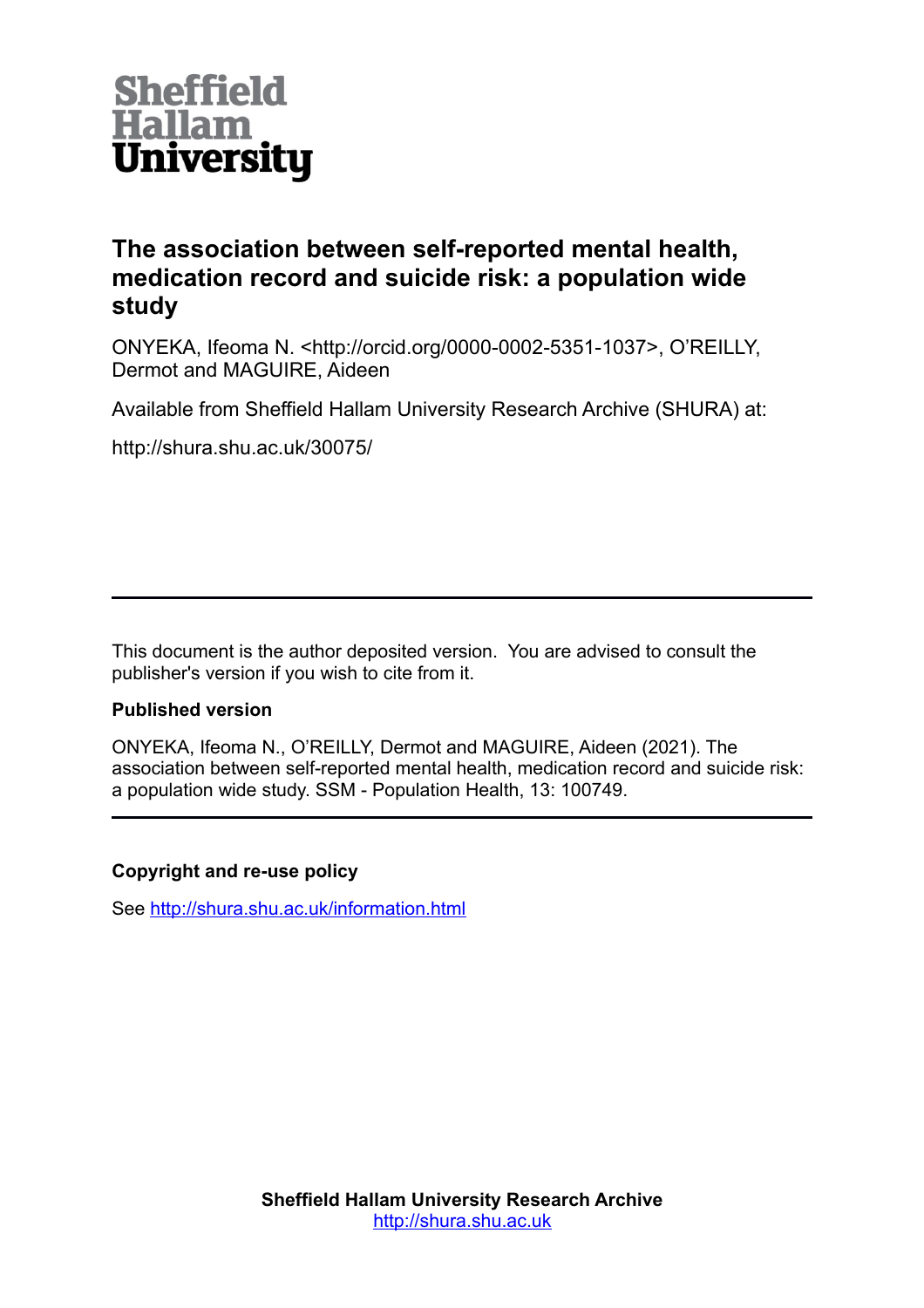

Contents lists available at [ScienceDirect](www.sciencedirect.com/science/journal/23528273)

## SSM - Population Health



## The association between self-reported mental health, medication record and suicide risk: A population wide study



**SSM-**<br>POPULATION<br>HEALTH

Ifeoma N. Onyeka $^{\mathrm{a,b},^*},$  Dermot O'Reilly $^{\mathrm{a,b}},$  Aideen Maguire  $^{\mathrm{a}}$ 

<sup>a</sup> *Centre for Public Health, Queen's University Belfast, Royal Hospitals Site, Grosvenor Road, Belfast, UK* 

<sup>b</sup> *Administrative Data Research Centre Northern Ireland, Centre for Public Health, Queen's University Belfast, Royal Hospitals Site, Grosvenor Road, Belfast, UK* 

## ARTICLE INFO

*Keywords:*  Suicide Mental health Psychotropic medication

## ABSTRACT

Suicide mortality and mental ill health are increasing globally. Mental ill health can be measured in multiple ways. It is unclear which measure is most associated with suicide risk. This study explored the association between self-rated mental health and medication record and death by suicide. The 2011 Northern Ireland Census records of adults aged 18-74 years ( $n=1,098,967$ ) were linked to a centralised database of dispensed prescription medication and death registrations until the end of 2015. Mental health status was ascertained through both a single-item self-reported question in the Census and receipt of psychotropic medication. Logistic regression models examined the association between indicators of mental ill health and likelihood of suicide mortality. Of the 1,098,967 cohort members, 857 died by suicide during the study period. Just over half of these deaths (n=429, 50.1%) occurred in individuals with neither indicator of mental ill health. Cohort members with both self-reported mental ill health and receipt of psychotropic medication had the highest risk of suicide (OR=6.13, 95%CI: 4.94–7.61), followed by those with psychotropic medication record only (OR=4.00, 95%CI: 3.28–4.88) and self-report only (OR=2.88, 95%CI: 2.16–3.84). Individuals who report mental ill health and have a history of psychotropic medication use are at a high risk of suicide mortality. However, neither measure is particularly sensitive, as both failed to signal over half of subsequent suicides. Some individuals who report poor mental health but are not in receipt of psychotropic medication are at increased risk of suicide, indicating possible unmet treatment need. The combination of the two indicators offers more precision for identifying those most at risk for targeted interventions.

## **1. Introduction**

Death by suicide is a major public health concern. It is estimated that worldwide there are over 800,000 suicides each year with an agestandardised suicide rate of approximately 11.4 per 100,000 population [\(World Health Organization \[WHO\] 2014\)](#page-8-0). In the UK, the suicide rate in 2015 was 10.9 per 100,000, with the highest rate observed in Northern Ireland at 17.2 per 100,000 ([Scowcroft, 2017](#page-7-0)). Previous research suggests that death by suicide is most common in men, in mid-life/old age, and in individuals with low socioeconomic status and with comorbid physical health conditions ([Almeida et al., 2016](#page-6-0); [Batty](#page-6-0)  [et al., 2018](#page-6-0); [Burns, 2016](#page-6-0); [Knipe et al., 2015; Korkeila et al., 2007](#page-7-0)). Wider societal impacts are even greater due to the effects on friends, family members, and colleagues of the deceased [\(Gunnell, 2015\)](#page-7-0). Effective identification and treatment amongst those most at risk is necessary to reduce the burden of suicide. It is therefore of paramount importance to

better identify those most at risk.

Rates of mental ill health are also increasing, with mental health conditions predicted to become the leading cause of burden-of-disease in developed countries by 2030 (Mathers & [Loncar, 2006\)](#page-7-0). The number of individuals in receipt of psychotropic medications has also increased in parallel ([Chien et al., 2007;](#page-6-0) Ilyas & [Moncrieff, 2012; Pratt et al., 2011](#page-7-0); [Steinhausen, 2015](#page-7-0); [Stephenson et al., 2013](#page-7-0)). Although poor mental health is a recognised major risk factor for death by suicide ([Tong](#page-7-0)  $\&$ [Phillips, 2010\)](#page-7-0), identifying people in the population with mental ill health can be difficult. Less than a third of individuals who die by suicide have had contact with mental health services in the 12 months before their death ([NCISH 2018](#page-7-0); Stene-Larsen & [Reneflot, 2019](#page-7-0)), and a recent review of suicide research in Northern Ireland has highlighted the need for population level interventions and interventions for individuals in high risk groups (O'Neill & O'[Connor 2020\)](#page-7-0). Therefore, there is a clear need to identify those who may be in high risk groups using routinely

<https://doi.org/10.1016/j.ssmph.2021.100749>

Available online 2 February 2021 Received 19 October 2020; Received in revised form 29 January 2021; Accepted 30 January 2021

2352-8273/© 2021 The Author(s). Published by Elsevier Ltd. This is an open access article under the CC BY license [\(http://creativecommons.org/licenses/by/4.0/\)](http://creativecommons.org/licenses/by/4.0/).

<sup>\*</sup> Corresponding author. Centre for Public Health, Queen's University Belfast, Institute of Clinical Sciences B Royal Hospitals Site, Belfast, BT12 6BJ, UK. *E-mail addresses:* [i.onyeka@qub.ac.uk](mailto:i.onyeka@qub.ac.uk) (I.N. Onyeka), [d.oreilly@qub.ac.uk](mailto:d.oreilly@qub.ac.uk) (D. O'Reilly), [a.maguire@qub.ac.uk](mailto:a.maguire@qub.ac.uk) (A. Maguire).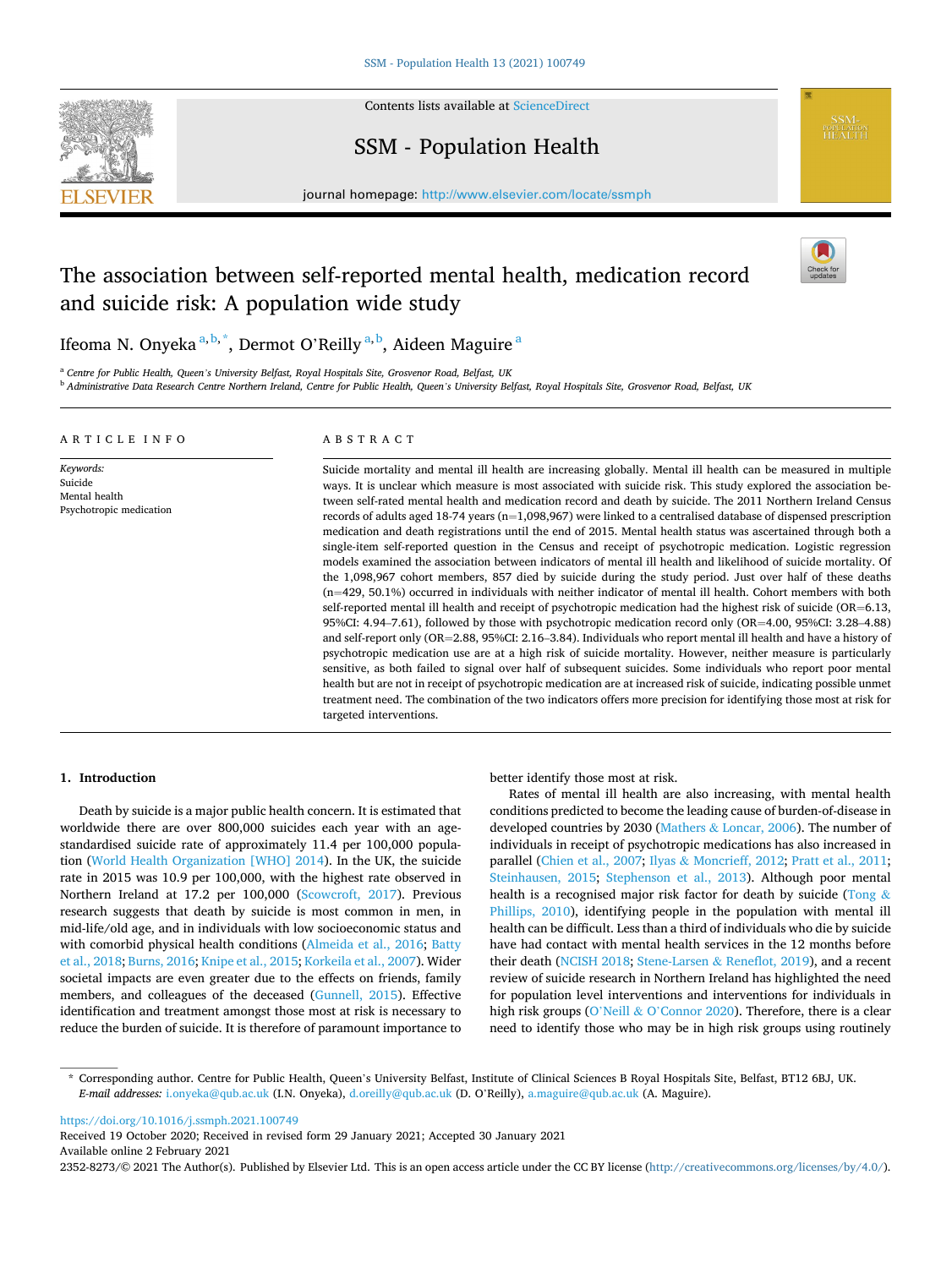collected mental health indicators. Self-reported mental ill health, and records of dispensed psychotropic medication are two commonly used proxy indicators of mental ill health. Understanding which indicators of mental ill health are most associated with the risk of death by suicide could be used to inform future studies on suicide risk and help identify groups for targeted interventions.

Self-reported mental ill health based on a single item question is popular in research and in primary care settings ([McAlpine et al., 2018](#page-7-0); [Mitchell et al., 2011\)](#page-7-0). A review of 57 studies ([Ahmad et al., 2014](#page-6-0)) has highlighted the utility of one single self-reported mental health question as a robust mental health indicator with the potential to be used to predict future mental health outcomes, health service utilisation and service satisfaction. A large-scale study of 131,362 individuals in Norway, found a dose-response association between severity of self-reported mental health and risk of death by suicide [\(Bramness et al., 2010](#page-6-0)) and Gunnell and colleagues in the UK, found a six-fold increase in the 20-year suicide risk in men who reported minor mental disorder compared to those who did not ([Gunnell et al., 2002\)](#page-7-0). Both studies were limited by the inclusion of only middle-aged/older adults, and relatively small numbers of outcomes. However, measures of self-reported mental health are not generally available at a population-wide level and so data relating to prescribed medication used for treatment of mental health conditions are increasingly being used as proxy indicators. Such data are available at a population level especially in the UK and Nordic countries, even though register-type data can be sometimes difficult and costly to access [\(Bosqui et al., 2019](#page-6-0); [Doebler et al., 2017;](#page-6-0) [Henriksson et al., 2003](#page-7-0); [Maguire et al., 2016](#page-7-0); [Straiton et al., 2017\)](#page-7-0).

That individuals in receipt of psychotropic medications are at increased risk of suicide has been demonstrated in Norway, Japan and England [\(Reneflot et al., 2019;](#page-7-0) [Takeuchi et al., 2017;](#page-7-0) [Windfuhr et al.,](#page-7-0)  [2016\)](#page-7-0). Studies have shown that 36–51.7% of suicide decedents were in receipt of prescriptions for psychotropic medication 3 to 12 months before their death ([Appleby et al., 2014; Benson et al., 2018](#page-6-0); [Henriksson](#page-7-0)  [et al., 2001\)](#page-7-0) and a post-mortem toxicological analysis found evidence of psychotropic medication use in nearly half (45.3%) of 5,281 suicides in Sweden [\(Isacsson et al., 1999](#page-7-0)). It has therefore been suggested that information on psychotropic medication use has a potential role in suicide risk prediction [\(Choi et al., 2018](#page-6-0)).

However, a direct comparison between self-reported mental ill health and records of dispensed psychotropic medication, and suicide has not been reported to date. The few existing general population studies tend to investigate these indicators separately, rather than in combination. Therefore the relative utility of these two indicators of mental ill health as a measure of suicide risk remains unclear. One of these two indicators, or both combined, might offer better precision for identifying individuals at risk of dying by suicide. Although it has been recommend that risk assessments are not to be used alone to inform treatment strategies or predict future risk of suicide ([NICE 2011](#page-7-0); [Steeg](#page-7-0)  [et al., 2018](#page-7-0)), understanding populations most at risk is important for targeting and evaluating interventions. This population-wide study will use administrative data on over one million Northern Ireland adult residents to assess the relationship between self-reported mental ill health, psychotropic medication record and both in combination, and subsequent death by suicide.

#### **2. Methods**

This data linkage study involved linking anonymised data from several sources on all individuals aged 18-74 years living in Northern Ireland. First, data from the most recent Census conducted in March 2011; second, psychotropic medication data from the Enhanced Prescribing Database (EPD), a nationwide centralised electronic database of all medications dispensed in community pharmacies throughout the country; and lastly, death registrations from the General Register Office.

## *2.1. Self-reported mental ill health*

Self-reported mental ill health was derived from responses to a Census question that asked respondents if they had experienced "*an emotional, psychological or mental health condition (such as depression or schizophrenia) which has lasted, or was expected to last at least* 12 months". Affirmative responses were deemed a proxy for poor self-reported mental health. Previous studies have used this as an indicator of mental ill health in young people, caregivers, minority groups, and individuals exposed to environmental influences [\(Tseliou et al., 2016](#page-7-0); [Maguire et al., 2017;](#page-7-0) [Doebler et al., 2017;](#page-6-0) [Bosqui et al., 2017](#page-6-0); [Wright](#page-8-0)  [et al., 2018;](#page-8-0) [Rosato et al., 2019\)](#page-7-0).

#### *2.2. Medication record*

Northern Ireland has free-at-the-point-of-service national health care that includes free prescriptions. The EPD contains information on all prescriptions dispensed by community pharmacies. For this study, the information of interest was a record of psychotropic medication. This was categorised using the British National Formulary (BNF), a standard nomenclature for medications in the UK [\(BNF 2018](#page-6-0)), into the following groups: antidepressants (BNF 4.3.1, 4.3.2, 4.3.3, 4.3.4), hypnotics (BNF 4.1.1 or 4.1.3), anxiolytics (BNF 4.1.2), antipsychotics (BNF 4.2.1 or 4.2.2) and antimania medication (BNF 4.2.3). Individuals were considered to be in receipt of psychotropic medication if they had two or more records of any psychotropic medication in the five months around Census (i.e. January, February, March, April, May). "No use" means zero medication or a one-off/singular prescription. This was premised on the fact that individuals with two or more repeat prescriptions were likely to be those experiencing long-term mental health problems and excludes once/one-off prescriptions that might be for a transient event. This approach has been used in previous studies [\(Kessing et al., 2005](#page-7-0); [Maguire et al., 2016](#page-7-0)).

#### *2.3. Suicide data*

Mortality data from the General Register Office from Census month (March 2011) to December 2015 were then linked to Census records to estimate mortality risk in the following 57 months. This linkage process has been described previously (O'[Reilly et al., 2008\)](#page-7-0). The primary outcome of interest was death by suicide, which was defined as main causes of death with International Classification of Disease version 10 (ICD-10) codes X60–X84, Y10-Y34, and Y870 denoting both definite suicide and those of undetermined intent as per usual practice.

## *2.4. Covariates*

The Census data contains a wealth of sociodemographic and household information and area-level attributes in addition to self-reported mental and physical health. Covariates were selected based on known association to either mental health or death by suicide.

## *2.4.1. Sociodemographic characteristics*

These included age, gender, marital status (categorised as never married; married or co-habiting; separated, widowed or divorced), religious affiliation (Protestant; Catholic; none/other), whether the person was living in a single-person household and educational attainment (no formal qualifications; basic; A-levels; first degree or higher). Low social economic status and religious affiliation are associated with suicide ([Batty et al., 2018](#page-6-0); [Knipe et al., 2015](#page-7-0); O'Reilly & [Rosato 2015](#page-7-0); [Spoerri et al., 2010\)](#page-7-0).

## *2.4.2. Housing tenure/value*

Measures of the capital value of a house and housing tenure were combined to derive an eight-fold classification of tenure/rateable value of property: private renting; social renting; and, for owner-occupiers, six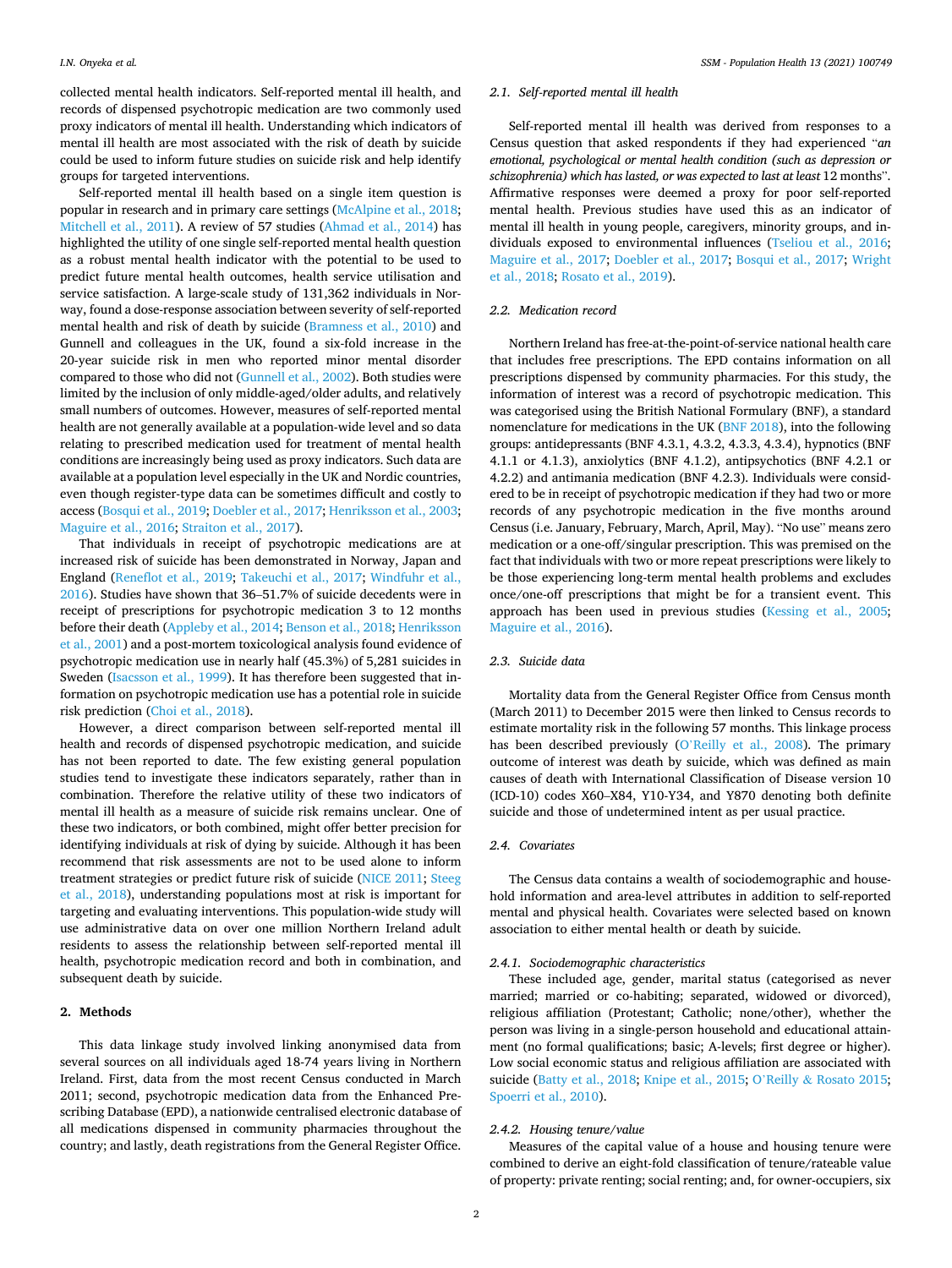categories of house value ranging from less than £75,000 to over £200,000, with a separate category for owners with homes as yet unvalued. This housing tenure/house value variable has been used before as an effective indicator of cumulative wealth and it correlates with health status and predicts future mortality ([Bosqui et al., 2017](#page-6-0); [Connolly](#page-6-0)  [et al., 2010;](#page-6-0) O'[Reilly et al., 2015](#page-7-0)).

#### *2.4.3. Area-level attributes*

Two characteristics of area of residence were also included; the first an indicator of area deprivation was derived from the income domain of the Northern Ireland Index of Multiple Deprivation ranked from least to most deprived and grouped into quintiles ([Northern Ireland Statistics](#page-7-0)  [and Research Agency \[NISRA\] 2010\)](#page-7-0). The second was an indicator of urban/rural residence based on an official classification of settlements ([NISRA 2015\)](#page-7-0) and grouped as urban, intermediate and rural. Area of residence and neighbourhood deprivation have been shown to be associated with death by suicide ([Batty et al., 2018;](#page-6-0) [Qin, 2005\)](#page-7-0).

## *2.4.4. Physical health condition*

Physical health was defined in two ways: the number of physical health conditions and the presence of activity limitation. An item in the Census questionnaire asked participants whether they "have any of the following conditions which have lasted, or are expected to last at least 12 months", and people could tick all the conditions from a list of conditions that related to them. The presence of two or more chronic conditions was defined as multimorbidity. Another Census item asked "Are your day-to-day activities limited because of a health problem or disability which has lasted, or is expected to last at least 12 months?" with responses, no; yes-limited a little; yes-limited a lot. Suicide is common in those with comorbid multiple physical health conditions and limitations of daily activities ([Almeida et al., 2016;](#page-6-0) [Onyeka et al., 2020](#page-7-0)).

#### *2.5. Statistical analysis*

STATA 15 software was used for all data analyses. Descriptive statistics were used to analyse demographic and other personal characteristics. A series of individual logistic regression models were generated to examine the relationship of the indicators of mental health status on likelihood of death by suicide. This included (1) those with neither poor self-reported mental health nor record of psychotropic medication, (2) those with poor self-reported mental health only, (3) those with psychotropic medication only, and (4) those with both poor self-reported mental health and a record of psychotropic medication. The models were progressively adjusted for demographic, socioeconomic and physical health variables. Results are presented as odds ratio (OR) with 95% confidence interval (CI). As follow-up was short and the outcome rare, logistic regression was favoured over Cox Regression ([Annesi et al.,](#page-6-0)  [1989; Callas et al., 1998](#page-6-0); Green & [Symons, 1983](#page-7-0); Ingram & [Kleinman,](#page-7-0)  [1989\)](#page-7-0).

## *2.6. Ethics approval*

Approval for this study was obtained from the Office for Research Ethics Committees Northern Ireland (ORECNI), approval reference number 16/SC/0241. Informed consent from the subjects was not necessary because only anonymised data were released to the research team. The linked data were anonymised, held in the Administrative Data Research Centre Northern Ireland (ADRCNI) secure data environment within NISRA and made available to the research team for the purpose of this study.

## **3. Results**

The study cohort consisted of 1,098,967 individuals aged 18-74 years who were alive and resident in Northern Ireland at the time of the 2011 Census. Individuals living in communal establishments were

not included in the cohort as many of their sociodemographic characteristics would not have been relevant. The demographic and socioeconomic profile of the study cohort are presented in [Table 1](#page-4-0) along with the numbers and proportions reporting poor mental health in the Census or who had been on psychotropic medication in the months close to the Census date.

The majority of the population had neither indication of mental ill health (83.6%). The overall level of agreement between the two indicators was reflected by a Cohen's Kappa of 0.40, which is considered borderline fair-moderate. Just over 1 in 13 individuals (7.8%) reported poor mental health in the Census and over 1 in 8 individuals were in receipt of psychotropic medication (13.5%). Overall, 2.9% of the cohort had reported poor mental health but had not received any psychotropic medication, 8.6% had been on psychotropic medication but did not report poor mental health and 4.9% had both poor self-reported mental health and a record of psychotropic medication. A higher proportion of females than males with poor mental health were in receipt of psychotropic medication. The proportion of the population on psychotropic medication rose steeply with age reaching approximately one-in-five over the age of 55 years, which is in stark contrast to the more modest increase in self-reports of poor mental health. About one-third of those who were separated, divorced or widowed had evidence of poor mental health compared to one-in-seven of those who were married. The expected socioeconomic gradients were evident, with, for example, one third of those in social housing reporting either poor mental health or being in receipt of psychotropic medication. The strong relationship between physical and mental health was also clear with approximately half of those with two or more health conditions, or those whose activities were limited a lot, having at least one indicator of poor mental health. A total of 857 individuals died by suicide during the follow-up period, just over half (429) of these occurred in cohort members who had neither reported poor mental health nor had been on psychotropic medication. Of the 148,713 individuals in receipt of medication, 362 died by suicide (0.24%) compared to 495 of the 950,254 individuals not in receipt of medication (0.05%). About one quarter of deaths by suicide occurred in people who had both indicators of poor mental health. Onein-thirteen of suicides occurred in those who had reported poor mental health but who were not on current medication.

[Table 2](#page-5-0) shows the association between mental health status and the risk of death by suicide (full results available on request). In the unadjusted logistic regression model, those cohort members having both indicators of poor mental health had the highest risk of suicide over the follow-up period  $(OR=8.23, 95\% CI: 6.97-9.72)$ , though this was attenuated to OR=6.13 (95%CI: 4.94–7.61) with further adjustment for other socio-demographic and area-level factors known to increase risk of suicide. In the fully adjusted models, individuals who had been in receipt of psychotropic medication but who had not reported poor mental health in the Census were four times more likely to die by suicide (OR=4.00, 95%CI: 3.28–4.88) compared to those with no indicator of poor mental health. Finally, even those in the smallest group, the 2.9% who reported poor mental health but who had not received any psychotropic medication in the peri-Census period, were almost three times more likely to die by suicide than those with no indicator of poor mental health (OR=2.88, 95%CI: 2.16–3.84).

## **4. Discussion**

This study clearly illustrates that having both a self-report of poor mental health in the Census and being in receipt of psychotropic medication is associated with a high risk of death by suicide, however over half of all suicide deaths had neither indicator of mental ill health. In the study population 7.8% self-reported poor mental health, this is slightly lower than in other population studies [\(Bramness et al., 2010](#page-6-0); [Gunnell et al., 2002\)](#page-7-0), but this is likely due to the requirement for chronicity in the Census question. These other population studies used versions of the General Health Questionnaire (GHQ) which asks about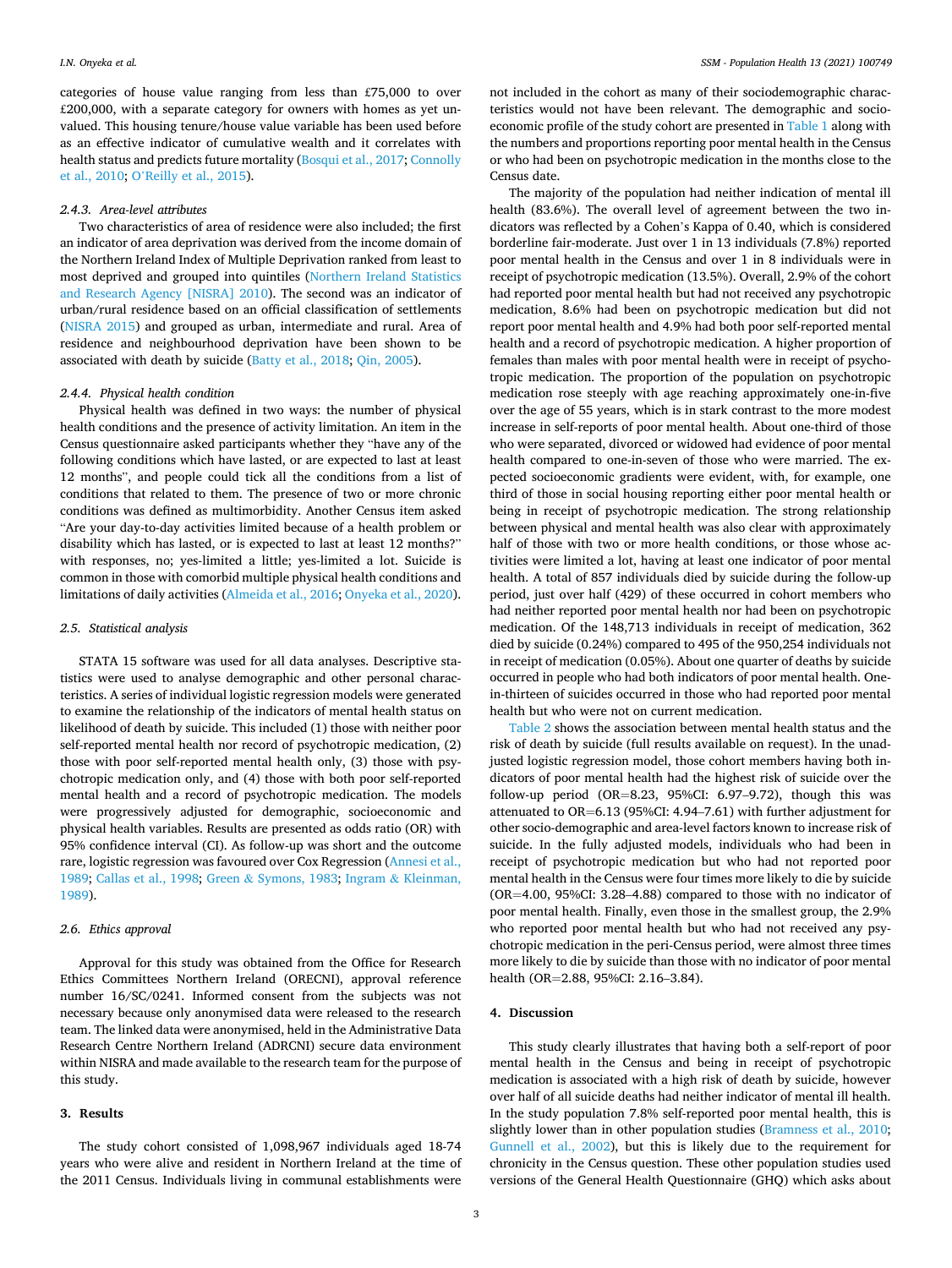#### <span id="page-4-0"></span>**Table 1**

Characteristics of the study cohort along with the numbers and proportions reporting poor mental health in the census or who had been on psychotropic medication in the months close to the census date. Data represents Northern Ireland residents aged 18-74 years (N=1,098,967).

|                                   | Total population $(N=$<br>1,098,967) n (%) | Mental health measures                            |                                                         |                                                                      |                                                                |  |  |  |  |
|-----------------------------------|--------------------------------------------|---------------------------------------------------|---------------------------------------------------------|----------------------------------------------------------------------|----------------------------------------------------------------|--|--|--|--|
| Variable                          |                                            | None <sup>1</sup> (N=918,819,<br>83.6%) n (row %) | self-report only<br>$(N=31, 435, 2.9%)$ n (row<br>$%$ ) | medication <sup>t</sup> record only<br>$(N=94,677, 8.6\%)$ n (row %) | Both self-report & medication<br>$(N=54,036, 4.9\%)$ n (row %) |  |  |  |  |
| Gender                            |                                            |                                                   |                                                         |                                                                      |                                                                |  |  |  |  |
| Female                            | 570,266 (51.9)                             | 454,875 (79.8)                                    | 17,119 (3.0)                                            | 64,392 (11.3)                                                        | 33,880 (5.9)                                                   |  |  |  |  |
| Male                              | 528,701 (48.1)                             | 463,944 (87.8)                                    | 14,316 (2.7)                                            | 30,285 (5.7)                                                         | 20,156 (3.8)                                                   |  |  |  |  |
| Age at 2011 Census (years)        |                                            |                                                   |                                                         |                                                                      |                                                                |  |  |  |  |
| $18 - 24$                         | 138,596 (12.6)                             | 130,747 (94.3)                                    | 2,666 (1.9)                                             | 3,089(2.2)                                                           | 2,094 (1.5)                                                    |  |  |  |  |
| $25 - 34$                         | 205,415 (18.7)                             | 184,293 (89.7)                                    | 5,384 (2.6)                                             | 9,199(4.5)                                                           | 6,539 (3.2)                                                    |  |  |  |  |
| $35 - 44$                         | 222,155 (20.2)                             | 186,045 (83.8)                                    | 7,237 (3.3)                                             | 16,501 (7.4)                                                         | 12,372 (5.6)                                                   |  |  |  |  |
| $45 - 54$                         | 224,269 (20.4)                             | 178,332 (79.5)                                    | 8,112 (3.6)                                             | 21,953 (9.8)                                                         | 15,872 (7.1)                                                   |  |  |  |  |
| 55-64                             | 176,641 (16.1)                             | 136,756 (77.4)                                    | 5,644 (3.2)                                             | 22,187 (12.6)                                                        | 12,054 (6.8)                                                   |  |  |  |  |
| 65-74                             | 131,891 (12.0)                             | 102,646 (77.8)                                    | 2,392(1.8)                                              | 21,748 (16.5)                                                        | 5,105(3.9)                                                     |  |  |  |  |
| <b>Marital status</b>             |                                            |                                                   |                                                         |                                                                      |                                                                |  |  |  |  |
| Married/cohabiting                | 637,732 (58.0)                             | 547,218 (85.8)                                    | 12,667 (2.0)                                            | 54,568 (8.6)                                                         | 23,279 (3.7)                                                   |  |  |  |  |
| Separated/divorced/               | 141,711 (12.9)                             | 95,584 (67.5)                                     | 7,776 (5.5)                                             | 22,404 (15.8)                                                        | 15,947 (11.3)                                                  |  |  |  |  |
| widowed                           |                                            |                                                   |                                                         |                                                                      |                                                                |  |  |  |  |
| Never married                     | 319,524 (29.1)                             | 276,017 (86.4)                                    | 10,992 (3.4)                                            | 17,705 (5.5)                                                         | 14,810 (4.6)                                                   |  |  |  |  |
| Persons in household              |                                            |                                                   |                                                         |                                                                      |                                                                |  |  |  |  |
| Others                            | 936, 423 (85.2)                            | 802,947 (85.8)                                    | 21,866 (2.3)                                            | 74,213 (7.9)                                                         | 37,397 (4.0)                                                   |  |  |  |  |
| Single-person                     | 162,544 (14.8)                             | 115,872 (71.3)                                    | 9,569(5.9)                                              | 20,464 (12.6)                                                        | 16,639 (10.2)                                                  |  |  |  |  |
| household                         |                                            |                                                   |                                                         |                                                                      |                                                                |  |  |  |  |
| Religion                          |                                            |                                                   |                                                         |                                                                      |                                                                |  |  |  |  |
| Protestant                        | 473,808 (43.1)                             | 397,922 (84.0)                                    | 10,930 (2.3)                                            | 42,931 (9.1)                                                         | 22,025 (4.7)                                                   |  |  |  |  |
| Catholic                          | 436,358 (39.7)                             | 365,254 (83.7)                                    | 12,362 (2.8)                                            | 34,583 (7.9)                                                         | 24,159 (5.5)                                                   |  |  |  |  |
| Other                             | 188,801 (17.2)                             | 155,643 (82.4)                                    | 8,143 (4.3)                                             | 17,163 (9.1)                                                         | 7,852 (4.2)                                                    |  |  |  |  |
| <b>Highest qualification</b>      |                                            |                                                   |                                                         |                                                                      |                                                                |  |  |  |  |
| 1st degree or higher              | 283,041 (25.8)                             | 254,976 (90.1)                                    | 4,609(1.6)                                              | 16,987(6.0)                                                          | 6,469(2.3)                                                     |  |  |  |  |
| A-levels                          | 144,221 (13.1)                             | 128,950 (89.4)                                    | 2,975(2.1)                                              | 8,118 (5.6)                                                          | 4,178 (2.9)                                                    |  |  |  |  |
| Basic education                   | 393,097 (35.8)                             | 334,285 (85.0)                                    | 11,400 (2.9)                                            | 29,939 (7.6)                                                         | 17,473 (4.4)                                                   |  |  |  |  |
| No qualification                  | 278,608 (25.4)                             | 200,608 (72.0)                                    | 12,451 (4.5)                                            | 39,633 (14.2)                                                        | 25,916 (9.3)                                                   |  |  |  |  |
| House tenure/value                |                                            |                                                   |                                                         |                                                                      |                                                                |  |  |  |  |
| £200,000+                         | 150,446 (13.7)                             | 136,624 (90.8)                                    | 1,991(1.3)                                              | 9,064(6.0)                                                           | 2,767 (1.8)                                                    |  |  |  |  |
| £150,000-199,999                  | 141,679 (12.9)                             | 126,252 (89.1)                                    | 2,199 (1.6)                                             | 9,869(7.0)                                                           | 3,359 (2.4)                                                    |  |  |  |  |
| £100,000-149,999                  | 250,218 (22.8)                             | 217,377 (86.9)                                    | 4,951(2.0)                                              | 19,839 (7.9)                                                         | 8,051 (3.2)                                                    |  |  |  |  |
| £75,000-99,999                    | 166,041 (15.1)                             | 139,774 (84.2)                                    | 4,155(2.5)                                              | 14,929 (9.0)                                                         | 7,183 (4.3)                                                    |  |  |  |  |
| $<$ £75,000                       | 113,057 (10.3)                             | 92,384 (81.7)                                     | 3,385(3.0)                                              | 11,668 (10.3)                                                        | 5,620 (5.0)                                                    |  |  |  |  |
| Private rent                      | 150,681 (13.7)                             | 121,764 (80.8)                                    | 6,501(4.3)                                              | 12,109 (8.0)                                                         | 10,307(6.8)                                                    |  |  |  |  |
| Social rent                       | 126,845 (11.5)                             | 84,644 (66.7)                                     | 8,253(6.5)                                              | 17,199 (13.6)                                                        | 16,749 (13.2)                                                  |  |  |  |  |
| Area of residence                 |                                            |                                                   |                                                         |                                                                      |                                                                |  |  |  |  |
| Rural                             | 297, 297 (27.1)                            | 259,783 (87.4)                                    | 6,258(2.1)                                              | 21,417 (7.2)                                                         | 9,839 (3.3)                                                    |  |  |  |  |
| Intermediate                      | 584,291 (53.2)                             | 485,418 (83.1)                                    | 16,507 (2.8)                                            | 52,968 (9.1)                                                         | 29,398 (5.0)                                                   |  |  |  |  |
| Urban                             | 217,379 (19.8)                             | 173,618 (79.9)                                    | 8,670 (4.0)                                             | 20,292 (9.3)                                                         | 14,799 (6.8)                                                   |  |  |  |  |
| Income deprivation index quintile |                                            |                                                   |                                                         |                                                                      |                                                                |  |  |  |  |
| 1 (least deprived)                | 213,578 (19.4)                             | 188,405 (88.2)                                    | 3,766 (1.8)                                             | 15,725 (7.4)                                                         | 5,682 (2.7)                                                    |  |  |  |  |
| 2                                 | 233,004 (21.2)                             | 201,561 (86.5)                                    | 5,042(2.2)                                              | 18,084 (7.8)                                                         | 8,317 (3.6)                                                    |  |  |  |  |
| 3                                 | 226,177 (20.5)                             | 192,093 (84.9)                                    | 5,596 (2.5)                                             | 18,687 (8.3)                                                         | 9,801 (4.3)                                                    |  |  |  |  |
| $\overline{4}$                    | 220,936 (20.1)                             | 180,189 (81.6)                                    | 7,202 (3.3)                                             | 20,586 (9.3)                                                         | 12,959 (5.9)                                                   |  |  |  |  |
| 5 (most deprived)                 | 205,272 (18.7)                             | 156,571 (76.3)                                    | 9,829(4.8)                                              | 21,595 (10.5)                                                        | 17,277 (8.4)                                                   |  |  |  |  |
| No. of physical health conditions |                                            |                                                   |                                                         |                                                                      |                                                                |  |  |  |  |
| None or 1                         | 977,341 (88.9)                             | 856,218 (87.6)                                    | 19,924 (2.0)                                            | 70,708 (7.2)                                                         | 30,491 (3.1)                                                   |  |  |  |  |
| 2 or more                         | 121,626 (11.1)                             | 62,601 (51.5)                                     | 11,511 (9.5)                                            | 23,969 (19.7)                                                        | 23,545 (19.4)                                                  |  |  |  |  |
| Limiting long-term illness        |                                            |                                                   |                                                         |                                                                      |                                                                |  |  |  |  |
| None                              | 863,897 (78.6)                             | 790,195 (91.5)                                    | 9,919(1.2)                                              | 52,515(6.1)                                                          | 11,268(1.3)                                                    |  |  |  |  |
| A little                          | 102,126 (9.3)                              | 68,065 (66.7)                                     | 7,517 (7.4)                                             | 14,886 (14.6)                                                        | 11,658 (11.4)                                                  |  |  |  |  |
| A lot<br>Death by suicide         | 132,944 (12.1)                             | 60,559 (45.6)                                     | 13,999 (10.5)                                           | 27,276 (20.5)                                                        | 31,110 (23.4)                                                  |  |  |  |  |
| No                                | 1,098,110 (99.9)                           | 918,390 (83.6)                                    | 31,369 (2.9)                                            | 94,522 (8.6)                                                         | 53,829 (4.9)                                                   |  |  |  |  |
| Yes                               | 857 (0.08)                                 | 429 (50.1)                                        | 66 (7.7)                                                | 155 (18.1)                                                           | 207 (24.2)                                                     |  |  |  |  |
|                                   |                                            |                                                   |                                                         |                                                                      |                                                                |  |  |  |  |

**¶** None; no self-reported poor mental health and ≤1 psychotropic medication record.

 $*$  Medication = psychotropic medication.

mental health status in "the last 2 weeks," whereas within our study the Census question asked about a mental health condition that had lasted or was expected to last for 12 months. The level of psychotropic medication use (13.5%) was similar to that observed in other Northern Irish studies ([Maguire et al., 2016](#page-7-0); [Tseliou et al., 2018](#page-7-0)). There was fair-moderate overall agreement in the distribution of the two indicators, which is similar to an earlier report using the GHQ as a measure of psychological well-being compared to psychotropic medication ([Tseliou et al., 2018\)](#page-7-0).

To our knowledge this is the first study to directly compare these two indicators of poor mental health. Our findings agree with earlier studies that separately examined self-reported poor mental health [\(Bramness](#page-6-0)  [et al., 2010](#page-6-0); [Gunnell et al., 2002\)](#page-7-0) and psychotropic medication record ([Isacsson et al., 1999;](#page-7-0) [Reneflot et al., 2019](#page-7-0); [Takeuchi et al., 2017](#page-7-0); [Windfuhr et al., 2016\)](#page-7-0) and showed them to be important indicators of suicide risk. In our study, the use of two mental health indicators combined (relative to using them separately) offered better precision for identifying individuals at risk of dying by suicide. This may be because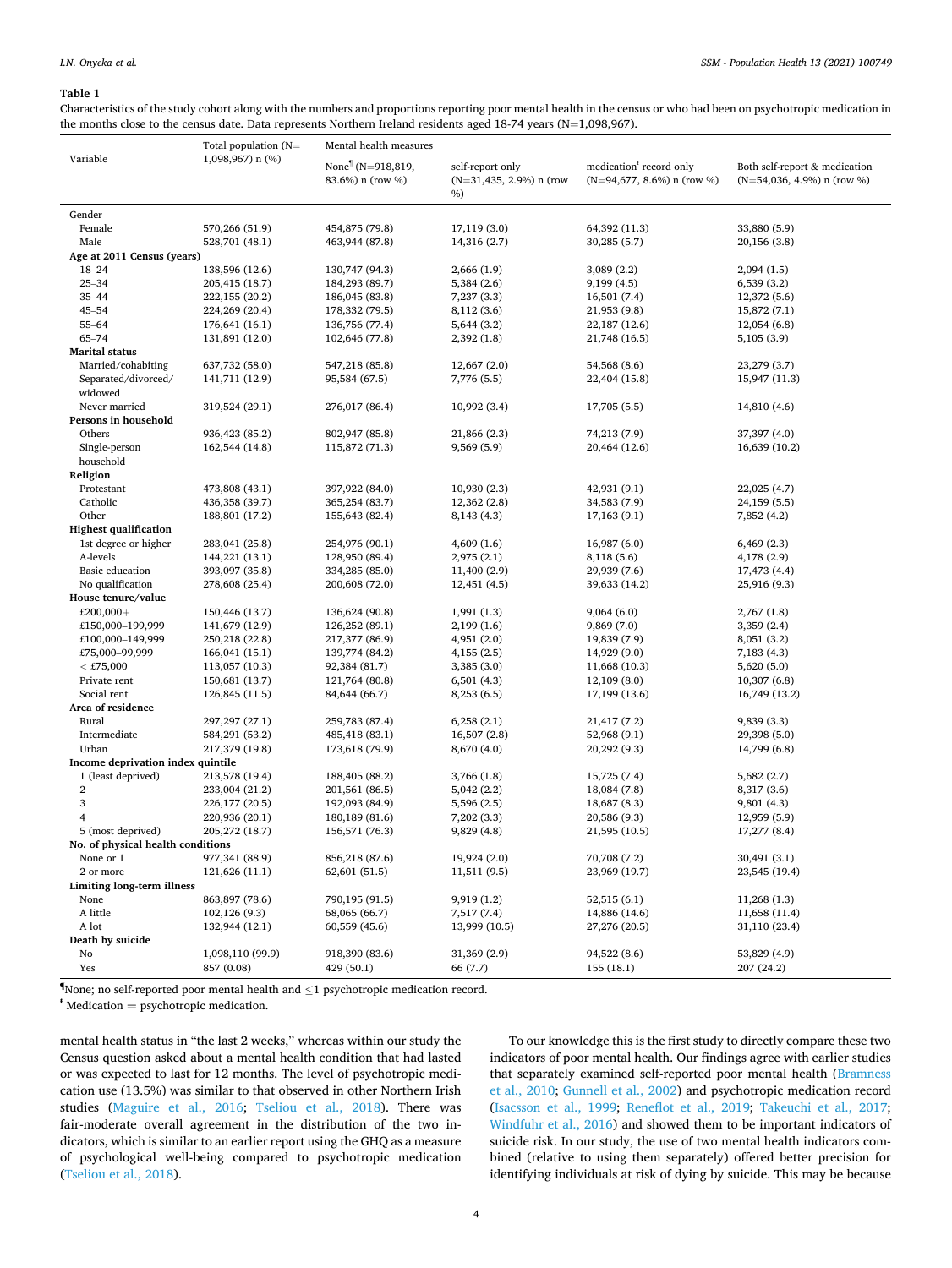#### <span id="page-5-0"></span>**Table 2**

The likelihood of death by suicide according to self-reported mental health and record of psychotropic medication, with adjustment for sociodemographic characteristics and physical health conditions. Results show Odds Ratios and (95% Confidence Intervals) from logistic regression models.

| Variable                                        | Total population $(N=1,098,967)$ | Suicide deaths<br>$N = 857$ | Unadiusted          | Adjusted OR         |                     |
|-------------------------------------------------|----------------------------------|-----------------------------|---------------------|---------------------|---------------------|
|                                                 |                                  |                             |                     | Age & gender        | Fully-adjusted *    |
| Mental health status                            |                                  |                             |                     |                     |                     |
| No indicator of poor mental health <sup>1</sup> | 918,819 (83.6)                   | 429                         | 1.00 (reference)    | 1.00 (reference)    | 1.00 (reference)    |
| Self-reported poor mental health only           | 31,435(2.9)                      | 66                          | 4.50 (3.48–5.84)    | $4.95(3.81 - 6.42)$ | $2.88(2.16-3.84)$   |
| Psychotropic medication record only             | 94,677 (8.6)                     | 155                         | $3.51(2.92 - 4.22)$ | $5.38(4.45 - 6.51)$ | $4.00(3.28 - 4.88)$ |
| Both self-report & medication record            | 54,036 (4.9)                     | 207                         | 8.23 (6.97-9.72)    | 10.61 (8.94-12.59)  | $6.13(4.94 - 7.61)$ |

OR – odds ratio. CI – confidence interval.

¶ No indicator; no self-reported poor mental health and ≤1 psychotropic medication record.

\*Fully adjusted for age, gender, marital status, single-person household, religion, highest qualification, house tenure/value, area of residence, income deprivation, activity limitation, number of chronic physical health conditions.

this method captures both subjective and objective measures of mental health status. Literature highlighting under-reporting of mental health conditions [\(Karam et al., 2014\)](#page-7-0) and a need to pair prescription data with other data when being used as proxy for mental health [\(Gardarsdottir](#page-6-0)  [et al., 2007](#page-6-0)) lend support to this observed precision. Although previous research has looked at receipt of pain medication and mental health medications as predictors of suicide (O'[Neill et al., 2019\)](#page-7-0), our paper focuses on mental ill-health as a potential predictor of suicide using two commonly used mental health indicators.

Firstly, the highest likelihood of death by suicide was amongst those who had reported poor mental health in the Census and had been in receipt of psychotropic medication. This may represent both an indication of the severity of the conditions being treated or that the combination of indicators offers more precision; for example, some will have received psychotropic medications for non-mental health issues but this is less likely to be the case for those who also state that they have poor mental health. Having a positive response to both indicators is strongly associated with suicide risk.

Secondly, those in receipt of psychotropic medication only had the next highest likelihood of death by suicide compared to those with no indication of mental ill health. Again, this may represent severity as having a condition that requires medication may be indicative of poorer mental health status compared to someone who does not require medication. Some individuals in receipt of medication did not report poor mental health and this may be due to a range of factors including stigma ([Ahmedani, 2011](#page-6-0)), treatment efficacy, respondents not considering their condition to be chronic, or proxies completing their Census return. Studies considering only one measure of mental ill health should be aware that medication record may be more objective and a better predictor of suicide risk than self-reported mental health. When using receipt of psychotropic medication as proxy indication of suicidality, it is important to note that the direction of the relationship does not imply causation, and caution should be taken not to stigmatise use of psychotropic medication. Primary care is the most predominant health service utilised prior to suicide death (O'[Neill et al., 2014](#page-7-0)). Therefore, individuals who receive psychotropic medications should be assessed for suicidal intent by their General Practitioner, and information should be provided to patients and carers regarding symptoms/suicidal behaviours. This might represent a low-barrier intervention to prevent suicide. Although over 40% of those who die by suicide are in receipt of psychotropic medication, this represents only a small proportion of the population who are in receipt of psychotropic medication and therefore any intervention aimed at this group should not be resource intensive.

Thirdly, over 1 in 13 (7.7%) of the suicides were in individuals who reported poor mental health but did not have any record of receiving psychotropic medication. Self-reported mental ill health is itself a good indicator of suicide risk. Although these individuals may be in receipt of alternative non-pharmacological treatments that were not captured in this study, it is likely that this group may represent either less severe mental health conditions or unmet treatment need. Earlier studies have expressed concerns about treatment rates and unmet need. Findings from the Northern Ireland Study of Health and Stress highlighted substantial delays in seeking mental health treatment: only 48% of those with mood disorders, 16% of those with anxiety and 4% of those with substance use disorders sought treatment within the first year of onset ([Bunting et al., 2012\)](#page-6-0).

Lastly, half of those in the cohort who died by suicide had neither reported chronic poor mental health nor were in receipt of psychotropic medication (n=429, 50.1%). Although this is a high proportion, it also means that 49.9% of individuals who died by suicide had an indicator of mental ill health as measured by self-report or medication record. This is higher than the 30% of individuals who die by suicide who had been in contact with mental health care in the 12 months before their death, and highlights not only the difficulty in predicting suicidal behaviour (half of our suicide deaths have no indication of mental ill health) but also in the potential added benefit complementing mental health services data with indicators of self-reported mental health and medication record [\(NCISH](#page-7-0)  [2018;](#page-7-0) Stene-Larsen & [Reneflot, 2019\)](#page-7-0).

## *4.1. Study strengths and limitations*

This is a population-wide study that involved over 1 million residents, and the high number of suicide deaths provided sufficient power for robust estimates. This study extended knowledge by conjointly assessing the relationship of two often used indicators of mental ill health and suicide risk. Unlike existing studies which considered these indicators individually we have directly compared both subjective (selfreport) and the arguably more objective records of psychotropic medication use. Self-reports have limitations though it has been argued that these might transcend clinician/interviewer ratings for gathering relevant information in certain situations due to potential bias with the interviewer and a person's reluctance to disclose a mental illness ([Bramness et al., 2010\)](#page-6-0). Using both indicators of mental ill health helped to address shortcomings of the individual indicators – for example, social desirability bias or response bias in self-reports. Although psychotropic medication record provided unbiased information about medication dispensed to the deceased persons, it does not tell us whether the deceased took the medication or not. Although some psychotropic medications are used to treat other non-mental health related disorders, antipsychotic medication is indicative of severe mental illness and the vast majority of antidepressant medication is prescribed for the common mood disorders depression or anxiety ([Gardarsdottir et al., 2007](#page-6-0)). Receipt of psychotropic medication therefore remains an imperfect but invaluable tool in understanding population mental ill health. Further studies are needed to delineate the strengths and weaknesses of these pharmacological proxies for poor mental health.

### *4.2. Policy and practice implications*

That half of all the suicide deaths occurred in individuals without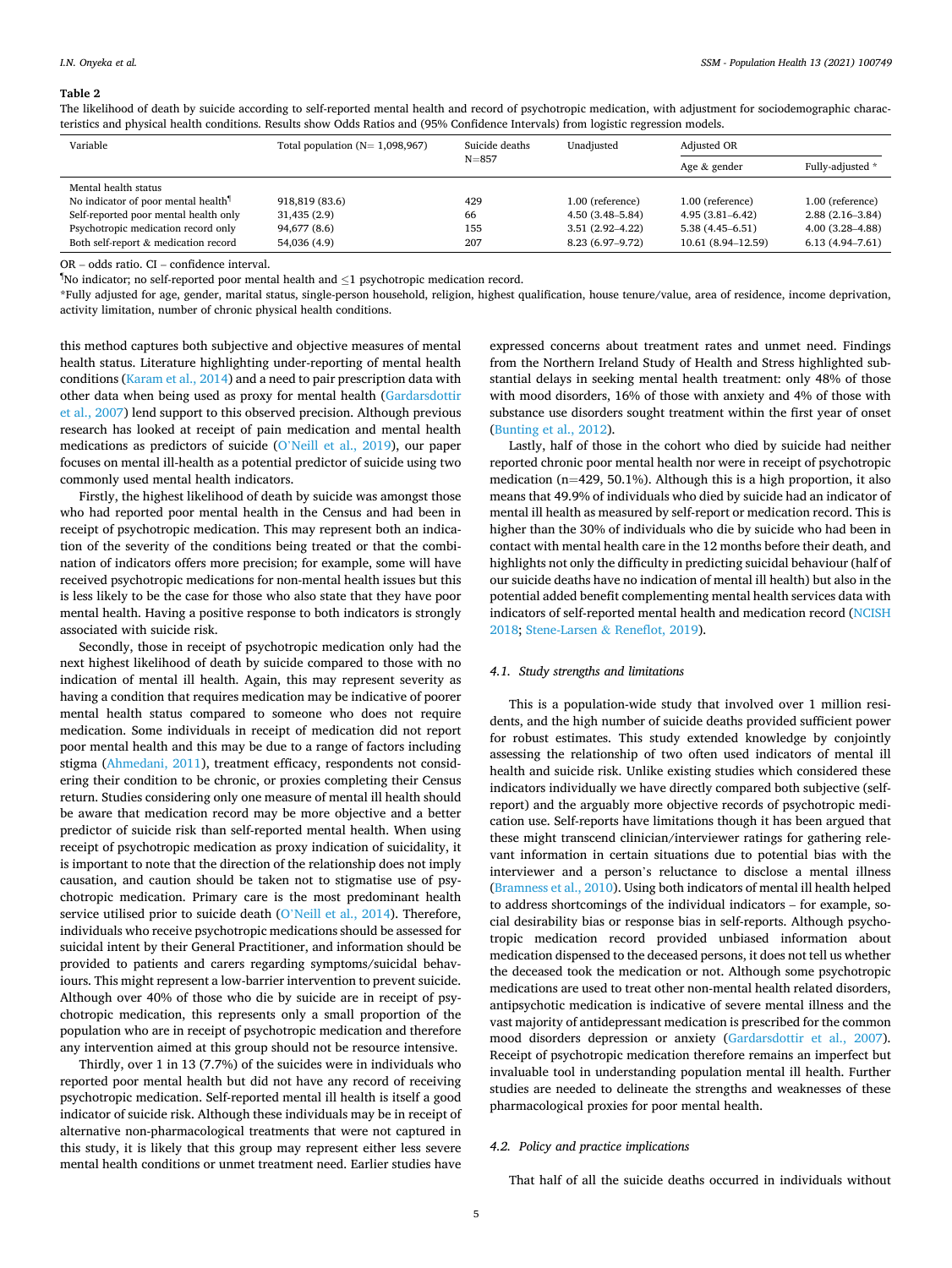<span id="page-6-0"></span>either a record of psychotropic medicine or a report of mental ill health highlights the inability of risk indicators to determine suicide at scale. It reinforces the notion that risk assessments are not to be used alone to inform treatment strategies or predict future risk of suicide [\(NICE 2011](#page-7-0); [Steeg et al., 2018\)](#page-7-0). Nevertheless, it suggests a need for greater effort to identify and manage mental health problems in order to prevent future deaths. Leavey and colleagues found that 82% of individuals who died by suicide consulted a General Practitioner, 70% for mental health problems, in the 12 months before their death ([Leavey et al., 2016](#page-7-0)). Providing training and support to General Practitioners would be helpful ([Hübner-Liebermann et al., 2010;](#page-7-0) [Leavey et al., 2017](#page-7-0); [Roskar et al.,](#page-7-0)  [2010\)](#page-7-0). Future research studies should aim to understand which practical interventions may help prevent suicide deaths among the group who were neither on medications nor reported mental health problems.

Where possible, using a combination of self-report and psychotropic medication record results in the strongest observed associations with death by suicide. This information could be used by individuals attempting to identify those most at risk for targeted interventions. If limited to using one indicator of mental ill health to explore associations with suicide then receipt of psychotropic medication is the indicator of choice. But pairing receipt of psychotropic medication with selfreported poor mental as a proxy for suicidality would be a more practical approach. In this study, persons who had reported poor mental health in the Census and had been in receipt of psychotropic medication had the highest likelihood of suicide death. Being on medication would have been expected to be a protective factor. So elevated suicide risk suggests potentially suboptimal treatment of patients and would require further actions from the healthcare system. For example, regular checkups, either in person or via telephone, in order to monitor progress and compliance with medication, and to adjust/change medication as needed. As people in this subgroup are likely to have more severe mental health problems, a comprehensive treatment approach incorporating counselling and psychotherapy should be considered. A Swedish study found that individuals on a combination of psychotropic medication with psychotherapy had a lower suicide risk than those on only psychotropic medication (Holländare et al., 2020).

### **Author contribution**

AM and DOR designed the study. AM and INO were responsible for data preparation. INO conducted analyses and produced the first draft of the manuscript. All authors critically commented on the drafts the manuscript and approved the final version for submission to the journal.

## **Financial support**

This research received no specific grant from any funding agency, commercial or not-for-profit sectors.

### **Ethics approval**

Approval for this study was obtained from the Office for Research Ethics Committees Northern Ireland (ORECNI), approval reference number 16/SC/0241. Informed consent from the subjects was not necessary because only anonymised data were released to the research team. The linked data were anonymised, held in the Administrative Data Research Centre Northern Ireland (ADRCNI) secure data environment within NISRA and made available to the research team for the purpose of this study.

## **Declaration of competing interest**

None.

#### **Acknowledgements**

The help provided by the staff of the Administrative Data Research Centre Northern Ireland (ADRCNI) and the Northern Ireland Statistics and Research Agency (NISRA) Research Support Unit is acknowledged. The ADRCNI is funded by the Economic and Research Council (ESRC). The authors alone are responsible for the interpretation of the data and any views or opinions presented are solely those of the author and do not necessarily represent those of the ADRCNI. The Business Service Organisation and General Register Office data have been supplied for the sole purpose of this project.

#### **References**

- Ahmad, F., Jhajj, A. K., Stewart, D. E., Burghardt, M., & Bierman, A. S. (2014). Single item measures of self-rated mental health: A scoping review. *BMC Health Services Research, 14*, 398. <https://doi.org/10.1186/1472-6963-14-398>
- [Ahmedani, B. K. \(2011\). Mental health stigma: Society, individuals, and the profession.](http://refhub.elsevier.com/S2352-8273(21)00024-0/sref2)  *[Journal of Social Work Values and Ethics, 8](http://refhub.elsevier.com/S2352-8273(21)00024-0/sref2)*(2), 41–416.
- Almeida, O. P., McCaul, K., Hankey, G. J., Yeap, B. B., Golledge, J., & Flicker, L. (2016). Suicide in older men: The health in men cohort study (HIMS). *Preventive Medicine, 93*, 33–38. <https://doi.org/10.1016/j.ypmed.2016.09.022>
- Annesi, I., Moreau, T., & Lellouch, J. (1989). Efficiency of the logistic regression and Cox proportional hazards models in longitudinal studies. *Statistics in Medicine, 8*(12), 1515–1521.<https://doi.org/10.1002/sim.4780081211>
- [Appleby, L., Kapur, N., Shaw, J., Hunt, I., While, D., Windfuhr, K., & Williams, A. \(2014\).](http://refhub.elsevier.com/S2352-8273(21)00024-0/sref5)  *[Suicide in primary care in England: 2002-2011. National confidential inquiry into suicide](http://refhub.elsevier.com/S2352-8273(21)00024-0/sref5)  [and Homicide by people with mental illness \(NCISH\)](http://refhub.elsevier.com/S2352-8273(21)00024-0/sref5)*. Manchester: University of [Manchester 2014.](http://refhub.elsevier.com/S2352-8273(21)00024-0/sref5)
- Batty, G. D., Kivimäki, M., Bell, S., Gale, C. R., Shipley, M., Whitley, E., & Gunnell, D. (2018). Psychosocial characteristics as potential predictors of suicide in adults: An overview of the evidence with new results from prospective cohort studies. *Translational Psychiatry, 8*(1), 22. <https://doi.org/10.1038/s41398-017-0072-8>
- Benson, T., Corry, C., O'Neill, S., Murphy, S., & Bunting, B. (2018). Use of prescription medication by individuals who died by suicide in Northern Ireland. *Archives of Suicide Research, 22*(1), 139–152. [https://doi.org/10.1080/](https://doi.org/10.1080/13811118.2017.1289870) 13811118.2017.128
- Bosqui, T. J., Maguire, A., Kouvonen, A., Wright, D., Donnelly, M., & O'Reilly, D. (2017). Ethnic density and risk of mental ill health - the case of religious sectarianism in Northern Ireland: A population data linkage study. *Health & Place, 47*, 29–35. <https://doi.org/10.1016/j.healthplace.2017.06.010>
- Bosqui, T., Väänänen, A., Buscariolli, A., Koskinen, A., O'Reilly, D., Airila, A., & Kouvonen, A. (2019). Antidepressant medication use among working age firstgeneration migrants resident in Finland: An administrative data linkage study. *International Journal for Equity in Health, 18*(1), 157. [https://doi.org/10.1186/](https://doi.org/10.1186/s12939-019-1060-9) [s12939-019-1060-9](https://doi.org/10.1186/s12939-019-1060-9)
- Bramness, J. G., Walby, F. A., Hjellvik, V., Selmer, R., & Tverdal, A. (2010). Self-reported mental health and its gender differences as a predictor of suicide in the middle-aged. *American Journal of Epidemiology, 172*(2), 160–166. [https://doi.org/10.1093/aje/](https://doi.org/10.1093/aje/kwq091) [kwq091](https://doi.org/10.1093/aje/kwq091)
- British National Formulary. (2018) (76<sup>th</sup> ed.). London: BMJ Group and Pharmaceutical [Press.](http://refhub.elsevier.com/S2352-8273(21)00024-0/sref11)
- Bunting, B. P., Murphy, S. D., O'Neill, S. M., & Ferry, F. R. (2012). Lifetime prevalence of mental health disorders and delay in treatment following initial onset: Evidence from the Northern Ireland study of health and stress. *Psychological Medicine, 42*(8), 1727–1739.<https://doi.org/10.1017/S0033291711002510>
- Burns, R. A. (2016). Sex and age trends in Australia's suicide rate over the last decade: Something is still seriously wrong with men in middle and late life. *Psychiatry Research, 245*, 224–229.<https://doi.org/10.1016/j.psychres.2016.08.036>
- Callas, P. W., Pastides, H., & Hosmer, D. W. (1998). Empirical comparisons of proportional hazards, Poisson, and logistic regression modeling of occupational cohort data. *American Journal of Industrial Medicine, 33*(1), 33–47. [https://doi.org/](https://doi.org/10.1002/(sici)1097-0274(199801)33:1<33::aid-ajim5>3.0.co;2-x) [10.1002/\(sici\)1097-0274\(199801\)33:1](https://doi.org/10.1002/(sici)1097-0274(199801)33:1<33::aid-ajim5>3.0.co;2-x)*<*33::aid-ajim5*>*3.0.co;2-x
- Chien, I. C., Bih, S. H., Chou, Y. J., Lin, C. H., Lee, W. G., & Chou, P. (2007). Trends in the use of psychotropic drugs in Taiwan: A population-based national health insurance study, 1997-2004. *Psychiatric Services, 58*(4), 554–557. [https://doi.org/10.1176/](https://doi.org/10.1176/ps.2007.58.4.554) [ps.2007.58.4.554](https://doi.org/10.1176/ps.2007.58.4.554)
- Choi, S. B., Lee, W., Yoon, J. H., Won, J. U., & Kim, D. W. (2018). Ten-year prediction of suicide death using Cox regression and machine learning in a nationwide retrospective cohort study in South Korea. *Journal of Affective Disorders, 231*, 8–14. <https://doi.org/10.1016/j.jad.2018.01.019>
- Connolly, S., O'Reilly, D., & Rosato, M. (2010). House value as an indicator of cumulative wealth is strongly related to morbidity and mortality risk in older people: A census-based cross-sectional and longitudinal study. *International Journal of Epidemiology, 39*(2), 383–391. <https://doi.org/10.1093/ije/dyp356>
- Doebler, S., Ryan, A., Shortall, S., & Maguire, A. (2017). Informal care-giving and mental ill-health - differential relationships by workload, gender, age and area-remoteness in a UK region. *Health and Social Care in the Community, 25*(3), 987–999. [https://doi.](https://doi.org/10.1111/hsc.12395)  [org/10.1111/hsc.12395](https://doi.org/10.1111/hsc.12395)
- Gardarsdottir, H., Heerdink, E. R., van Dijk, L., & Egberts, A. C. (2007). Indications for antidepressant drug prescribing in general practice in The Netherlands. *Journal of Affective Disorders, 98*(1-2), 109–115.<https://doi.org/10.1016/j.jad.2006.07.003>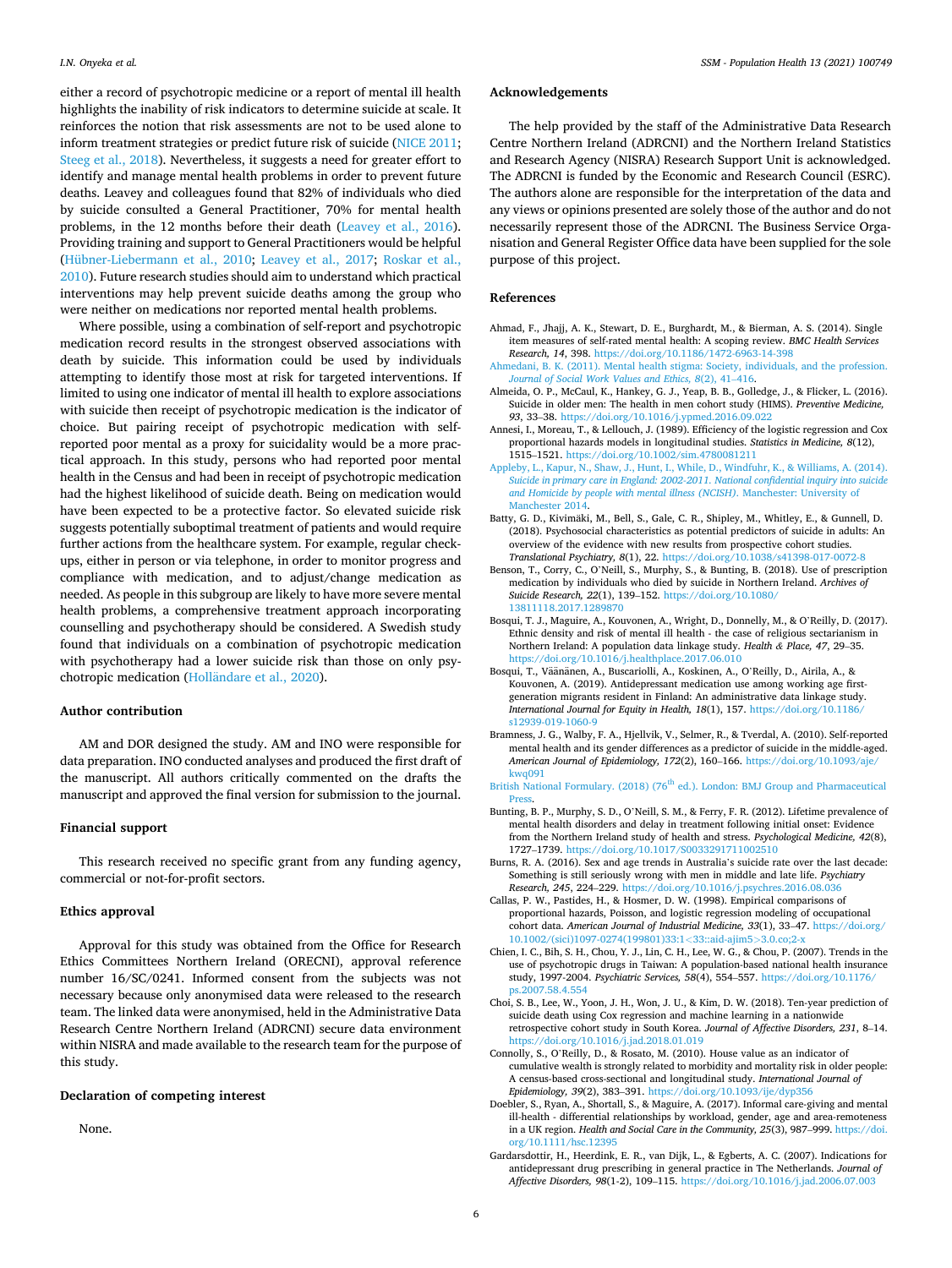- <span id="page-7-0"></span>Green, M. S., & Symons, M. J. (1983). A comparison of the logistic risk function and the proportional hazards model in prospective epidemiologic studies. *Journal of Chronic Diseases, 36*(10), 715–723. [https://doi.org/10.1016/0021-9681\(83\)90165-0](https://doi.org/10.1016/0021-9681(83)90165-0)
- Gunnell, D. (2015). A population health perspective on suicide research and prevention: What we know, what we need to know, and policy priorities. *Crisis, 36*(3), 155–160. <https://doi.org/10.1027/0227-5910/a000317>
- Gunnell, D., Rasul, F., Stansfeld, S. A., Hart, C. L., & Davey Smith, G. (2002). Gender differences in self-reported minor mental disorder and its association with suicide. A 20-year follow-up of the Renfrew and Paisley cohort. *Social Psychiatry and Psychiatric Epidemiology, 37*(10), 457–459.<https://doi.org/10.1007/s00127-002-0579-y>
- Henriksson, S., Boëthius, G., Håkansson, J., & Isacsson, G. (2003). Indications for and outcome of antidepressant medication in a general population: A prescription database and medical record study, in Jämtland county, Sweden, 1995. Acta *Psychiatrica Scandinavica, 108*(6), 427–431. [https://doi.org/10.1046/j.0001-](https://doi.org/10.1046/j.0001-690x.2003.00166.x)  [690x.2003.00166.x](https://doi.org/10.1046/j.0001-690x.2003.00166.x)
- Henriksson, S., Boëthius, G., & Isacsson, G. (2001). Suicides are seldom prescribed antidepressants: Findings from a prospective prescription database in Jämtland county, Sweden, 1985-95. *Acta Psychiatrica Scandinavica, 103*(4), 301–306. [https://](https://doi.org/10.1034/j.1600-0447.2001.00276.x)  [doi.org/10.1034/j.1600-0447.2001.00276.x](https://doi.org/10.1034/j.1600-0447.2001.00276.x)
- Holländare, F., Tillfors, M., Nordenskjöld, A., & Sellin, T. (2020). Are quantity and content of psychiatric interventions associated with suicide? A case-control study of a Swedish sample. *BMC Psychiatry, 20*(1), 13. [https://doi.org/10.1186/s12888-019-](https://doi.org/10.1186/s12888-019-2421-z)  [2421-z](https://doi.org/10.1186/s12888-019-2421-z)
- Hübner-Liebermann, B., Neuner, T., Hegerl, U., Hajak, G., & Spiessl, H. (2010). Reducing suicides through an alliance against depression? *General Hospital Psychiatry, 32*(5), 514–518. <https://doi.org/10.1016/j.genhosppsych.2010.06.008>
- Ilyas, S., & Moncrieff, J. (2012). Trends in prescriptions and costs of drugs for mental disorders in England, 1998–2010. *British Journal of Psychiatry, 200*(5), 393–398. <https://doi.org/10.1192/bjp.bp.111.104257>
- Ingram, D. D., & Kleinman, J. C. (1989). Empirical comparisons of proportional hazards and logistic regression models. *Statistics in Medicine, 8*(5), 525–538. [https://doi.org/](https://doi.org/10.1002/sim.4780080502)  [10.1002/sim.4780080502](https://doi.org/10.1002/sim.4780080502)
- Isacsson, G., Holmgren, P., Druid, H., & Bergman, U. (1999). Psychotropics and suicide prevention. Implications from toxicological screening of 5281 suicides in Sweden 1992-1994. *British Journal of Psychiatry, 174*, 259–265. [https://doi.org/10.1192/](https://doi.org/10.1192/bjp.174.3.259) [bjp.174.3.259](https://doi.org/10.1192/bjp.174.3.259)
- Karam, E. G., Sampson, N., Itani, L., Andrade, L. H., Borges, G., Chiu, W. T., Florescu, S., Horiguchi, I., Zarkov, Z., & Akiskal, H. (2014). Under-reporting bipolar disorder in large-scale epidemiologic studies. *Journal of Affective Disorders, 159*, 147–154. <https://doi.org/10.1016/j.jad.2014.01.011>
- Kessing, L. V., Søndergård, L., Kvist, K., & Andersen, P. K. (2005). Suicide risk in patients treated with lithium. *Archives of General Psychiatry, 62*(8), 860–866. [https://doi.org/](https://doi.org/10.1001/archpsyc.62.8.860)  [10.1001/archpsyc.62.8.860](https://doi.org/10.1001/archpsyc.62.8.860)
- Knipe, D. W., Carroll, R., Thomas, K. H., Pease, A., Gunnell, D., & Metcalfe, C. (2015). Association of socio-economic position and suicide/attempted suicide in low and middle income countries in South and South-East Asia - a systematic review. *BMC Public Health, 15*, 1055. <https://doi.org/10.1186/s12889-015-2301-5>
- Korkeila, J., Salminen, J. K., Hiekkanen, H., & Salokangas, R. K. (2007). Use of antidepressants and suicide rate in Finland: An ecological study. *Journal of Clinical Psychiatry, 68*(4), 505–511. <https://doi.org/10.4088/jcp.v68n0403>
- Leavey, G., Mallon, S., Rondon-Sulbaran, J., Galway, K., Rosato, M., & Hughes, L. (2017). The failure of suicide prevention in primary care: Family and GP perspectives - a qualitative study. *BMC Psychiatry, 17*(1), 369. [https://doi.org/10.1186/s12888-017-](https://doi.org/10.1186/s12888-017-1508-7)  [1508-7](https://doi.org/10.1186/s12888-017-1508-7)
- Leavey, G., Rosato, M., Galway, K., Hughes, L., Mallon, S., & Rondon, J. (2016). Patterns and predictors of help-seeking contacts with health services and general practitioner detection of suicidality prior to suicide: A cohort analysis of suicides occurring over a two-year period. *BMC Psychiatry, 16*, 120. [https://doi.org/10.1186/s12888-016-](https://doi.org/10.1186/s12888-016-0824-7)  [0824-7](https://doi.org/10.1186/s12888-016-0824-7)
- Maguire, A., French, D., & O'Reilly. (2016). Residential segregation, dividing walls and mental health: A population-based record linkage study. *Journal of Epidemiology & Community Health, 70*(9), 845–854. <https://doi.org/10.1136/jech-2015-206888>
- Maguire, A., Rosato, M., & O'Reilly, D. (2017). Mental health and morbidity of caregivers and co-residents of individuals with dementia: A quasi-experimental design. *International Journal of Geriatric Psychiatry, 32*(10), 1104–1113. [https://doi.org/](https://doi.org/10.1002/gps.4573) [10.1002/gps.4573](https://doi.org/10.1002/gps.4573)
- Mathers, C. D., & Loncar, D. (2006). Projections of global mortality and burden of disease from 2002 to 2030. *PLoS Medicine, 3*(11), e442. [https://doi.org/10.1371/journal.](https://doi.org/10.1371/journal.pmed.0030442) med.0030442
- McAlpine, D. D., McCreedy, E., & Alang, S. (2018). The meaning and predictive value of self-rated mental health among persons with a mental health problem. *Journal of Health and Social Behavior, 59*(2), 200–214. [https://doi.org/10.1177/](https://doi.org/10.1177/0022146518755485)  0022146518755485
- Mitchell, C., Dwyer, R., Hagan, T., & Mathers, N. (2011). Impact of the QOF and the NICE guideline in the diagnosis and management of depression: A qualitative study. *British Journal of General Practice, 61*(586), e279–e289. [https://doi.org/10.3399/](https://doi.org/10.3399/bjgp11X572472)  [bjgp11X572472](https://doi.org/10.3399/bjgp11X572472)
- NICE Clinical guidelines. (2011). Self-harm in over 8s: Long-term management. [https](https://www.nice.org.uk/guidance/cg133/chapter/Key-priorities-for-implementation)  [://www.nice.org.uk/guidance/cg133/chapter/Key-priorities-for-implementation](https://www.nice.org.uk/guidance/cg133/chapter/Key-priorities-for-implementation). (Accessed 29 September 2020) Accessed.
- Northern Ireland Statistics and Research Agency. (2010). Northern Ireland multiple deprivation measure 2010. [https://www.nisra.gov.uk/sites/nisra.gov.uk/files/publi](https://www.nisra.gov.uk/sites/nisra.gov.uk/files/publications/NIMDM_2010_Report_0.pdf)  [cations/NIMDM\\_2010\\_Report\\_0.pdf](https://www.nisra.gov.uk/sites/nisra.gov.uk/files/publications/NIMDM_2010_Report_0.pdf). (Accessed 23 April 2020) Accessed.
- Northern Ireland Statistics and Research Agency. (2015). Urban-rural classification 2015. [https://www.nisra.gov.uk/support/geography/urban-rural-classification.](https://www.nisra.gov.uk/support/geography/urban-rural-classification) (Accessed 1 March 2020) Accessed.
- O'Neill, S., Corry, C. V., Murphy, S., Brady, S., & Bunting, B. P. (2014). Characteristics of deaths by suicide in Northern Ireland from 2005 to 2011 and use of health services prior to death. *Journal of Affective Disorders, 168*, 466–471. [https://doi.org/10.1016/](https://doi.org/10.1016/j.jad.2014.07.028)  d.2014.07.028
- O'Neill, S., Graham, B., & Ennis, E. (2019). Prescribed pain and mental health medication prior to suicide: A population based case control study. *Journal of Affective Disorders, 246*, 195–200. <https://doi.org/10.1016/j.jad.2018.12.018>
- O'Neill, S., & O'Connor, R. C. (2020). Suicide in Northern Ireland: Epidemiology, risk factors, and prevention. *Lancet Psychiatry, 7*(6), 538–546. [https://doi.org/10.1016/](https://doi.org/10.1016/S2215-0366(19)30525-5)  [S2215-0366\(19\)30525-5](https://doi.org/10.1016/S2215-0366(19)30525-5)
- O'Reilly, D., & Rosato, M. (2015). Religion and the risk of suicide: Longitudinal study of over 1 million people. *British Journal of Psychiatry, 206*(6), 466–470. [https://doi.org/](https://doi.org/10.1192/bjp.bp.113.128694)  [10.1192/bjp.bp.113.128694](https://doi.org/10.1192/bjp.bp.113.128694)
- O'Reilly, D., Rosato, M., & Connolly, S. (2008). Unlinked vital events in census-based longitudinal studies can bias subsequent analysis. *Journal of Clinical Epidemiology, 61*  (4), 380–385.<https://doi.org/10.1016/j.jclinepi.2007.05.012>
- O'Reilly, D., Rosato, M., Maguire, A., & Wright, D. (2015). Caregiving reduces mortality risk for most caregivers: A census-based record linkage study. *International Journal of Epidemiology, 44*(6), 1959–1969. <https://doi.org/10.1093/ije/dyv172>
- Onyeka, I. N., Maguire, A., Ross, E., & O'Reilly, D. (2020). Does physical ill-health increase the risk of suicide? A census-based follow-up study of over 1 million people. *Epidemiology and Psychiatric Sciences, 29*, Article e140. [https://doi.org/10.1017/](https://doi.org/10.1017/S2045796020000529)  [S2045796020000529](https://doi.org/10.1017/S2045796020000529)
- [Pratt, L. A., Brody, D. J., & Gu, Q. \(2011\). Antidepressant use in persons aged 12 and](http://refhub.elsevier.com/S2352-8273(21)00024-0/sref51)  [over: United States, 2005-2008.](http://refhub.elsevier.com/S2352-8273(21)00024-0/sref51) *NCHS Data Brief*, (76), 1–8.
- Qin, P. (2005). Suicide risk in relation to level of urbanicity–a population-based linkage study. *International Journal of Epidemiology, 34*(4), 846–852. [https://doi.org/](https://doi.org/10.1093/ije/dyi085)  [10.1093/ije/dyi085](https://doi.org/10.1093/ije/dyi085)
- Reneflot, A., Kaspersen, S. L., Hauge, L. J., & Kalseth, J. (2019). Use of prescription medication prior to suicide in Norway. *BMC Health Services Research, 19*(1), 215. <https://doi.org/10.1186/s12913-019-4009-1>
- Rosato, M., Tseliou, F., Wright, D. M., Maguire, A., & O'Reilly, D. (2019). Are volunteering and caregiving associated with suicide risk? A census-based longitudinal study. *BMC Psychiatry, 19*(1), 296. [https://doi.org/10.1186/s12888-](https://doi.org/10.1186/s12888-019-2255-8)  [019-2255-8](https://doi.org/10.1186/s12888-019-2255-8)
- Roskar, S., Podlesek, A., Zorko, M., Tavcar, R., Dernovsek, M. Z., Groleger, U., Mirjanic, M., Konec, N., Janet, E., & Marusic, A. (2010). Effects of training program on recognition and management of depression and suicide risk evaluation for Slovenian primary-care physicians: Follow-up study. *Croatian Medical Journal, 51*(3), 237–242. <https://doi.org/10.3325/cmj.2010.51.237>
- Scowcroft, E. (2017). Suicide statistics report 2017: Including data for 2013-2015. [https](https://www.samaritans.org/sites/default/files/kcfinder/files/Suicide_statistics_report_2017_Final.pdf)  [://www.samaritans.org/sites/default/files/kcfinder/files/Suicide\\_statistics\\_report\\_](https://www.samaritans.org/sites/default/files/kcfinder/files/Suicide_statistics_report_2017_Final.pdf) [2017\\_Final.pdf](https://www.samaritans.org/sites/default/files/kcfinder/files/Suicide_statistics_report_2017_Final.pdf). (Accessed 26 April 2018). Assessed.
- Spoerri, A., Zwahlen, M., Bopp, M., Gutzwiller, F., & Egger, M. (2010). Religion and assisted and non-assisted suicide in Switzerland: National cohort study. *International Journal of Epidemiology, 39*(6), 1486–1494. <https://doi.org/10.1093/ije/dyq141>
- Steeg, S., Quinlivan, L., Nowland, R., Carroll, R., Casey, D., Clements, C., Cooper, J., Davies, L., Knipe, D., Ness, J., O'Connor, R. C., Hawton, K., Gunnell, D., & Kapur, N. (2018). Accuracy of risk scales for predicting repeat self-harm and suicide: A multicentre, population-level cohort study using routine clinical data. *BMC Psychiatry, 18*(1), 113. <https://doi.org/10.1186/s12888-018-1693-z>
- Steinhausen, H. C. (2015). Recent international trends in psychotropic medication prescriptions for children and adolescents. *European Child & Adolescent Psychiatry, 24*  (6), 635–640.<https://doi.org/10.1007/s00787-014-0631-y>
- Stene-Larsen, K., & Reneflot, A. (2019). Contact with primary and mental health care prior to suicide: A systematic review of the literature from 2000 to 2017. *Scandinavian Journal of Public Health, 47*(1), 9–17. [https://doi.org/10.1177/](https://doi.org/10.1177/1403494817746274) [1403494817746274](https://doi.org/10.1177/1403494817746274)
- Stephenson, C. P., Karanges, E., & McGregor, I. S. (2013). Trends in the utilisation of psychotropic medications in Australia from 2000 to 2011. *Australian and New Zealand Journal of Psychiatry, 47*(1), 74–87. [https://doi.org/10.1177/](https://doi.org/10.1177/0004867412466595) [0004867412466595](https://doi.org/10.1177/0004867412466595)
- Straiton, M. L., Reneflot, A., & Diaz, E. (2017). Mental health of refugees and nonrefugees from war-conflict countries: Data from primary healthcare services and the Norwegian prescription database. *Journal of Immigrant and Minority Health, 19*(3), 582–589. <https://doi.org/10.1007/s10903-016-0450-y>
- Takeuchi, T., Takenoshita, S., Taka, F., Nakao, M., & Nomura, K. (2017). The relationship between psychotropic drug use and suicidal behavior in Japan: Japanese adverse drug event report. *Pharmacopsychiatry, 50*(2), 69–73. [https://doi.org/10.1055/s-](https://doi.org/10.1055/s-0042-113468)[0042-113468](https://doi.org/10.1055/s-0042-113468)
- The National Confidential Inquiry into Suicide and Safety in Mental Health (NCISH). (2018). Annual report. [http://documents.manchester.ac.uk/display.aspx?](http://documents.manchester.ac.uk/display.aspx?DocID=38469) DocID=[38469.](http://documents.manchester.ac.uk/display.aspx?DocID=38469) (Accessed 7 October 2020) accessed.
- Tong, Y., & Phillips, M. R. (2010). Cohort-specific risk of suicide for different mental disorders in China. *British Journal of Psychiatry, 196*(6), 467–473. [https://doi.org/](https://doi.org/10.1192/bjp.bp.109.070409) [10.1192/bjp.bp.109.070409](https://doi.org/10.1192/bjp.bp.109.070409)
- Tseliou, F., Donnelly, M., & O'Reilly, D. (2018). Screening for psychiatric morbidity in the population - a comparison of the GHQ-12 and self-reported medication use. *International Journal of Population Data Science, 3*(1), 5. [https://doi.org/10.23889/](https://doi.org/10.23889/ijpds.v3i1.414)  [ijpds.v3i1.414](https://doi.org/10.23889/ijpds.v3i1.414)
- Tseliou, F., Maguire, A., Donnelly, M., & O'Reilly, D. (2016). The influence of mobility on mental health status in young people: The role of area-level deprivation. *Health & Place, 42*, 96–103. <https://doi.org/10.1016/j.healthplace.2016.09.001>
- Windfuhr, K., While, D., Kapur, N., Ashcroft, D. M., Kontopantelis, E., Carr, M. J., Shaw, J., Appleby, L., & Webb, R. T. (2016). Suicide risk linked with clinical consultation frequency, psychiatric diagnoses and psychotropic medication